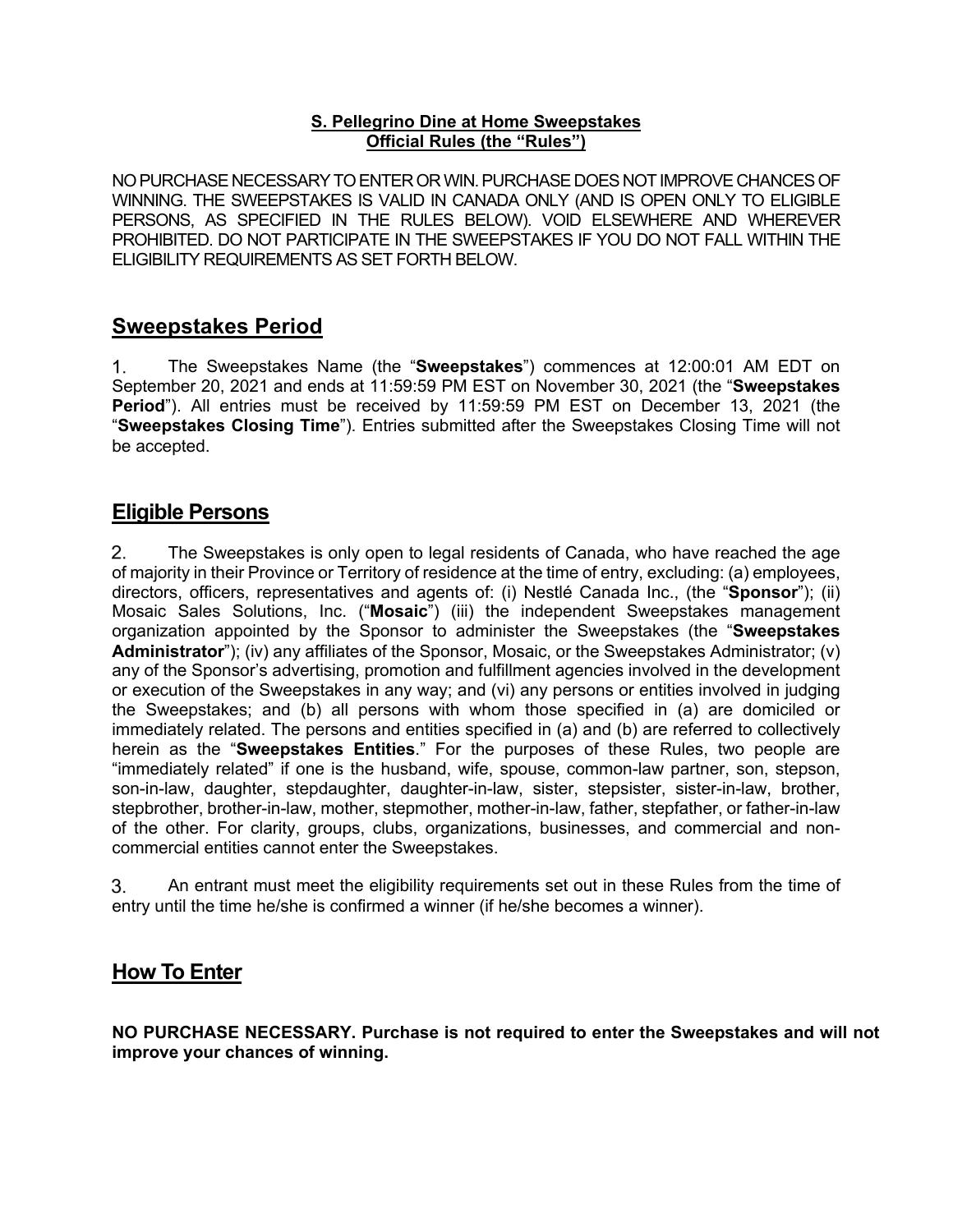4. **Purchase Entry:** Purchase any Qualifying S. Pellegrino or San Pellegrino Essenza Products (defined below).

A list of qualifying products is shown in **Exhibit A** (each, a "**Qualifying Product**"). You will receive a link to the website at https://dinewithspellegrino.sanpellegrino.com (the "**Website**") where you will upload a photo of your receipt and complete the on-screen registration form that clearly shows the date and time of the transaction, and Qualifying Product purchased. Only purchases of Qualifying Products are valid for this offer. Photo must include the entire receipt from top to bottom, including all four (4) corners. For longer receipts, take picture in sections and attach each image. Be sure that the store name, date, bar code (if available), items and prices are legible in your image(s). Blurry and/or unreadable receipt images will be rejected. Highlight the Participating Products on your receipt for quicker response. All purchases must be made by 11:59:59 PM EST on November 30, 2021 and must be received by 11:59:59 PM EST on December 13, 2021 to qualify.

5. **No Purchase Entry:** To receive one (1) entry without purchase, visit https://dinewithspellegrino.sanpellegrino.com/amoe where you will enter your email address and a short essay about what you love about San Pellegrino (150 word minimum) and complete the registration form in its entirety.

Limit one (1) entry per person, per day for the duration of the Sweepstakes Period, regardless of method of entry. Multiple entries received from any person or e-mail address in excess of the limitation stated above will be void. Entries generated by script, macro or other automated means and entries by any means which subvert the entry process are void. All entries become the sole property of the Sponsor and will not be returned.

Any available opt-in opportunities are not required to enter this Sweepstakes and checking 6. any opt-in boxes will not improve your chances of winning.

All entries are subject to verification at any time. The Sponsor reserves the right, in its sole and absolute discretion, to require proof of identity and/or eligibility from any entrant, which proof shall be in the form required by the Sponsor. Failure to provide proof of identity and/or eligibility to the satisfaction of the Sponsor in a timely manner may result in disqualification.

# **Prizes and Odds of Winning**

There are a total of ten (10) Prizes (each, a "Prize") available to be won at the outset of this 8. Sweepstakes. Each Prize consists of a virtual cooking session with one (1) Chef, determined by the sponsor for one (1) winner and (1) guest, one (1) Ingredient Kit, and one (1) sparkling kit consisting of six (6) custom design plates, two (2) S.Pellegrino branded glasses, one (1) six-piece cutlery set, one (1) luxury S.Pellegrino bottle, and one (1) dedicated code/keyword to download the digital cookbook consisting of an exclusive recipe from each of S. Pellegrino Young Chef Competition's finalists. The approximate retail value of each Prize is five thousand Canadian dollars (\$5,000 CAD). The approximate odds of winning a Prize depend on the total number of eligible entries received by the Sweepstakes Closing Time.

9. Limit of one (1) Prize per person, per household.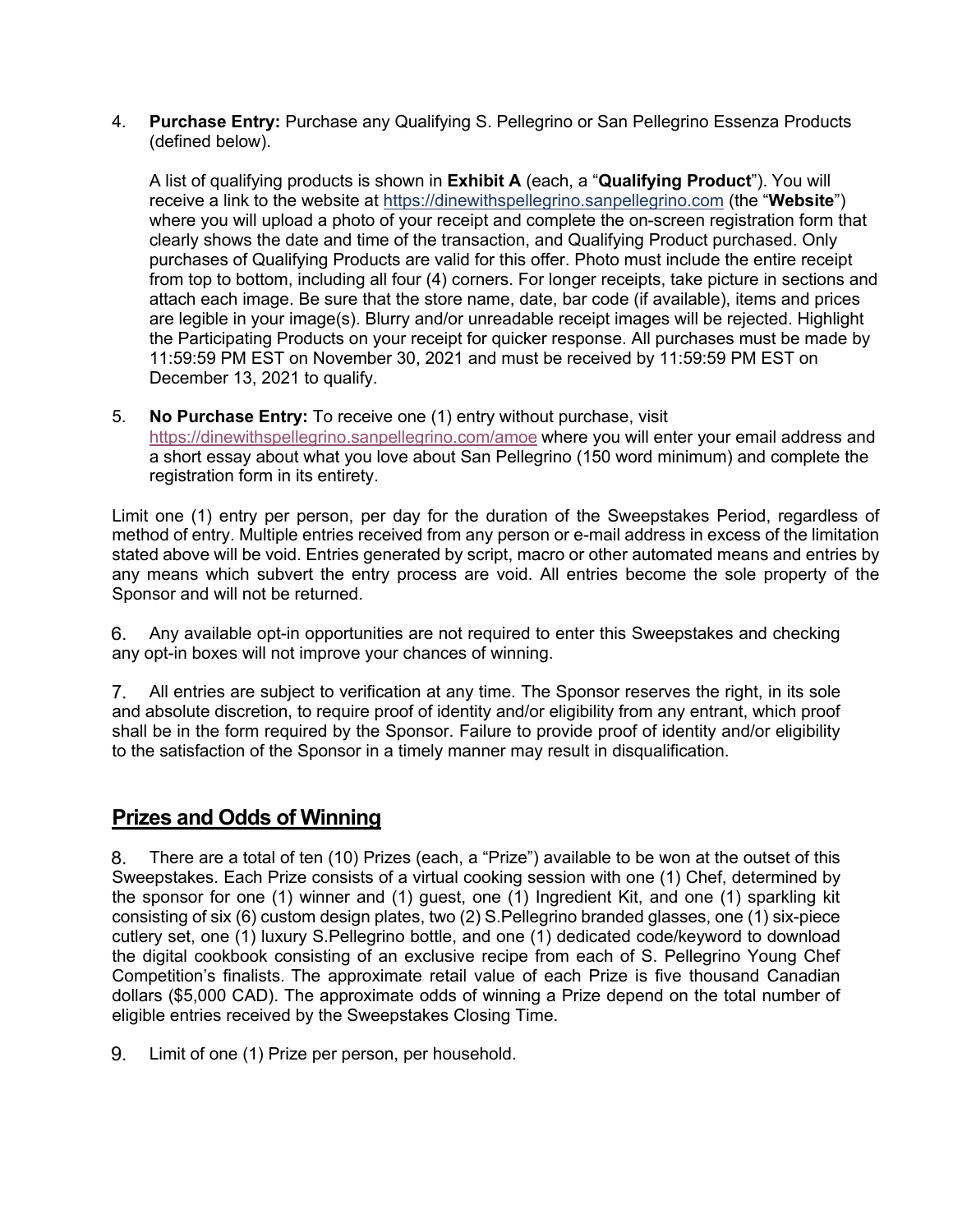All amounts and costs related to any Prizes, including but not limited to all income, sales, use and other taxes (and the reporting thereof) imposed as a result of the award of a Prize, which are not expressly covered by the Sponsor are the responsibility of the individual winner. It is the individual winner's responsibility to understand and abide by any federal, provincial, territorial, local or foreign tax laws that may apply to receipt of a Prize.

11. A person eligible to win a Prize must accept the Prize as awarded and may not transfer such Prize or substitute or exchange for, or apply the Prize's value towards, cash or a higher cost or alternative prize. All Prizes are non-refundable, cannot be replaced if lost or stolen and are provided on an "as is" basis, without any representation or warranty of any kind. The Sponsor reserves the right, in its sole and absolute discretion, to make substitutions of equivalent or greater kind or value in the event of the unavailability of all or part of a Prize or for any other reason whatsoever.

# **How Prizes are Awarded**

A random draw (a "**Prize Draw**") to award the Prizes, subject to these Rules (including the verification and skill-testing question requirements), will be held on or around December 20, 2021, at 10:00 AM PST, at Vancouver, British Columbia, from all eligible Sweepstakes entries received during the Sweepstakes Period. Ten (10) potential winners will be randomly selected in the Prize Draw for each Prize available to be won. The Prize Draw will be conducted by the Sweepstakes Administrator.

If, for any reason whatsoever, by the time of a Prize Draw no eligible entries have been received or there is an insufficient number of eligible entries to award all of the Prizes allocated to that Prize Draw, any unawarded Prizes will be awarded during the next applicable Prize Draw. This process will be repeated until all Prizes for the Sweepstakes are awarded. If, for any reason whatsoever, any Prizes are not awarded following the completion of the final Prize Draw, those Prizes will not be awarded.

The Sponsor and/or its representatives may respond to Sweepstakes Posts or otherwise engage with Sweepstakes participants during the Sweepstakes Period, but such interactions will have no impact on the process through which Prizes are awarded in accordance with these Rules.

Within two (2) days of the date on which his/her entry is selected as a potential winner, the potential winner of each Prize will be notified via email, requesting a response from the potential winner via email. If the potential winner fails to respond to such post within five (5) days, then, at the Sponsor's sole and absolute discretion, that potential winner may be disqualified without liability to the Sponsor. In the event of such a disqualification, an alternate potential winner will be selected from among the remaining eligible entries, either through a process similar to the one that selected the original potential winner or through a random draw, the exact process to be determined by the Sponsor in its sole and absolute discretion, subject to these Rules. After initial contact is made, a potential winner must provide contact details including an email address, phone number and physical home address. Through the winner notification process, the potential winner must confirm his/her eligibility and indicate his/her willingness to accept the applicable Prize. No communications will be entered into other than with the potential winners.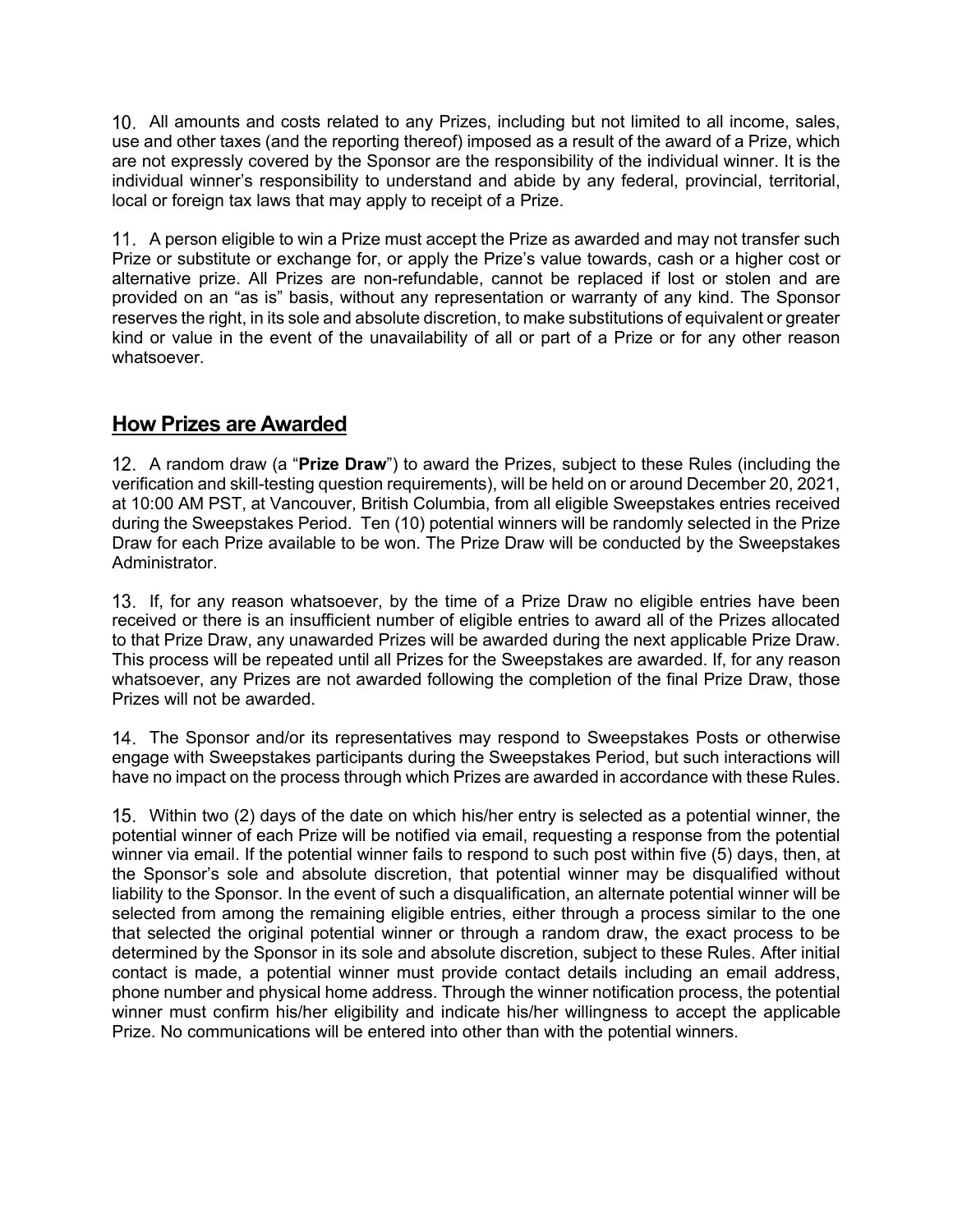# **Declaration and Release and Skill-Testing Question**

16. Before being confirmed as a winner of a Prize, each potential winner must complete and return, within five (5) days of date of receipt, a Declaration and Release Form (the "**Declaration and Release**"), which (among other things):

- (a) confirms compliance with these Rules;
- (b) acknowledges acceptance of the Prize as awarded;

(c) releases the Sweepstakes Entities and each of their respective officers, directors, employees, agents, representatives, successors, and assigns (collectively, the "**Releasees**") from any and all liability in connection with this Sweepstakes, the potential winner's participation therein and the awarding and use/misuse of the Prize or any portion thereof; and

(d) confirms the potential winner's consent to the publication, reproduction and/or other use of his/her name, address, voice, statements about the Sweepstakes and/or photograph and/or other likeness without further notice or compensation, in any publicity or advertisement carried out by or on behalf of the Sponsor in any manner whatsoever, including, without limitation, print, broadcast and the internet.

17. Further, prior to being confirmed as a winner of a Prize, each potential winner must also correctly answer a mathematical skill-testing question contained in the Declaration and Release, without assistance of any kind, whether mechanical, electronic, or otherwise.

If a potential winner fails to return the properly executed Declaration and Release within the specified time period, the Sponsor may, in its sole and absolute discretion, disqualify the potential winner, thereby forfeiting any and all rights the potential winner may have to the Prize. In the event of such a disqualification, an alternate potential winner will be selected from among the remaining eligible entries, either through a process similar to the one that selected the original potential winner or through a random draw, the exact process to be determined by the Sponsor in its sole and absolute discretion, subject to these Rules.

19. If a selected potential winner does not meet the eligibility requirements, does not correctly answer the mathematical skill-testing question, does not complete and return the Declaration and Release, is unable or unwilling to accept the Prize as offered or elects to decline the Prize, he/she may be disqualified at the sole and absolute discretion of the Sponsor and an alternate potential winner may be selected from among the remaining eligible entries, either through a process similar to the one that selected the original potential winner or through a random draw, the exact process to be determined by the Sponsor in its sole and absolute discretion, subject to these Rules. Any disqualified winner will not receive any alternate prize, substitution, or compensation.

20. Upon satisfaction of all requirements of these Rules, including, without limitation, receipt of the completed Declaration and Release, winners will be contacted to make further Prize delivery arrangements.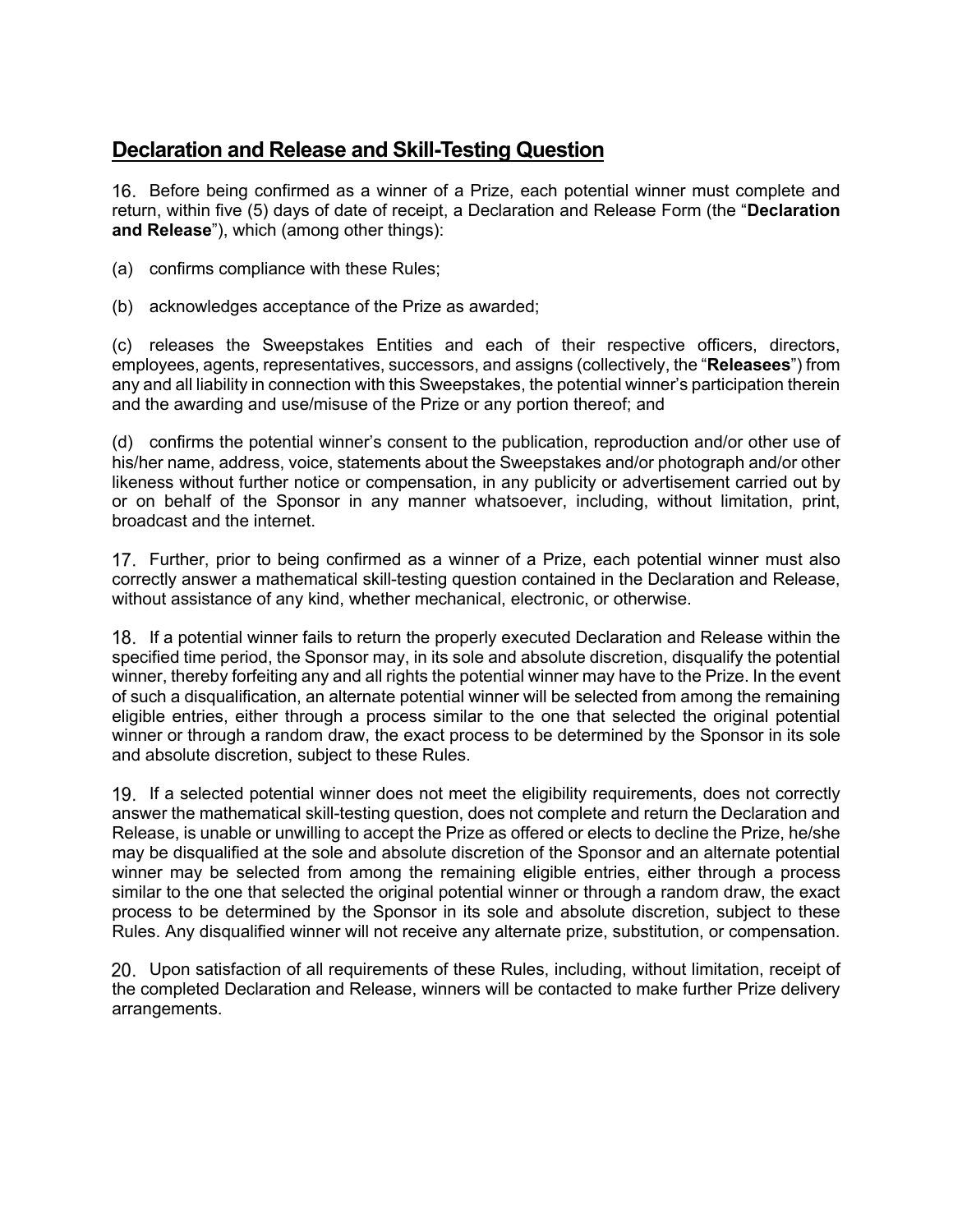# **Privacy**

21. The Sponsor respects your right to privacy and works at all times to comply with all applicable data protection and privacy laws. Except as expressly set out in these Rules, in the Sponsor's Privacy Policy (available at https://www.madewithnestle.ca/privacy-policy), or as otherwise agreed to by you, any personal information provided in connection with this Sweepstakes will only be collected, used and disclosed by the Sponsor and its third party partners and service providers for the purposes of administering and conducting this Sweepstakes, including, without limitation, verification of eligibility and identity and awarding and delivering Prizes. Please note that personal information provided as part of this Sweepstakes may be collected in, transferred to and processed and stored in jurisdictions outside of Canada. Such information will be subject to the general laws applicable within those jurisdictions, including, without limitation, possible access by regulatory authorities. The Sponsor will not sell, share, or otherwise disclose personal information provided in connection with this Sweepstakes to or with third parties or agents, other than to third parties or agents engaged by the Sponsor to fulfill the above purposes or as permitted or required by the applicable laws.

# **Additional Rules and Restrictions**

22. By participating in this Sweepstakes, entrants agree to abide by and be bound by these Rules and the decisions of the Sponsor and the Sweepstakes Administrator, which shall be final and binding on all entrants in all matters relating to this Sweepstakes, subject to the jurisdiction of the Régie des alcools, des courses et des jeux, where applicable. In the event an entrant wins a Prize and is later found to be in violation of these Rules, he/she will be required to forfeit the Prize or to reimburse Sponsor for the stated value of the Prize if such violation is discovered after winner has used the Prize. False, fraudulent, or deceptive entries or acts shall render entrants ineligible for the Prize.

23. Proof of sending (regardless of method) is not proof of receipt by the Sponsor or Sweepstakes Administrator. Incomplete, altered, mutilated, or garbled entries will be disqualified. The Releasees are not responsible for lost, late, misdirected, garbled, stolen, incomplete, invalid, unintelligible or damaged entries, or for entries submitted in a manner that is not expressly allowed under these Rules, or for any entry not submitted or received due to any technical error or failure, unauthorized human intervention, inaccurate capture or mis-entry of any required information, the effects of hackers, the failure of any electronic equipment, computer transmissions and/or network connections or any other reason beyond Sponsor's reasonable control; all of which will be disqualified. The Releasees are not responsible for mechanical, technical, electronic, communications, telephone, computer, hardware or software errors, malfunctions or failures of any kind, including, without limitation: failed, incomplete, garbled or delayed transmission of online entries, traffic congestion on telephone lines, the Internet or at any website or lost or unavailable network connections which may limit an online entrant's ability to participate in the Sweepstakes, and any injury or damage to entrant's or any other person's computer related to or resulting from participating in or downloading any information necessary to participate in the Sweepstakes. Entrants are restricted to use of ordinary and typical computer equipment and internet access use in respect of the Sweepstakes.

24. The Releasees are not responsible for the cancellation or postponement of any component of this Sweepstakes or any associated programs and materials. The Releasees are not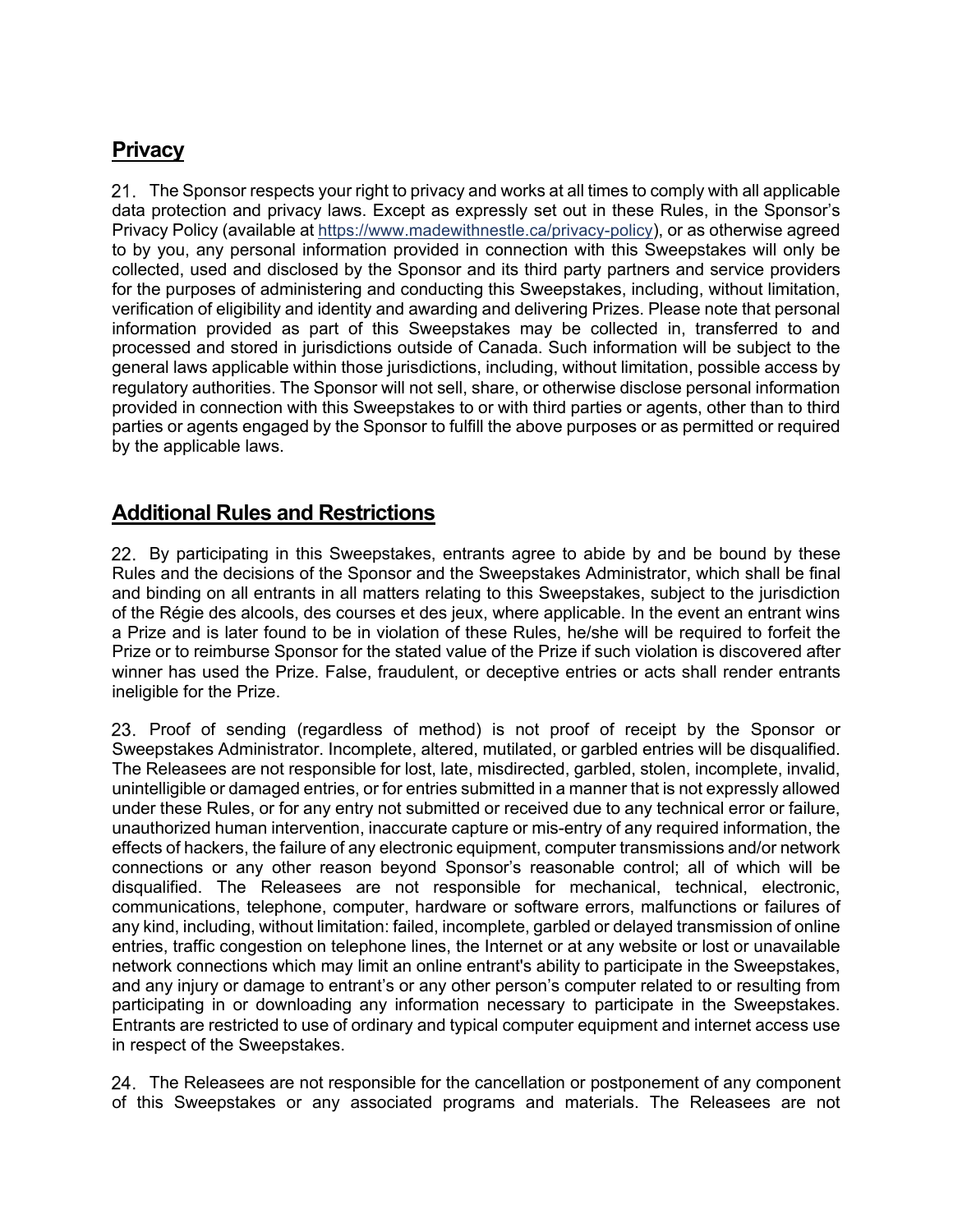responsible for any other errors of any kind, whether computer, technical, typographical, printing, human or otherwise, relating to or in connection with the Sweepstakes. The Releasees are not responsible for typographical or other errors in the offer or administration of this Sweepstakes, including, without limitation, errors which may occur in connection with the printing or advertising of this Sweepstakes, these Rules, administration or execution of the Sweepstakes, the conducting of the prize drawing, the cancellation of any element of a Prize, the processing of entries or in the selection or announcement of a Prize or Prize winner.

Each entrant must submit an entry and participate in the Sweepstakes on his/her own behalf. Any entry submitted on behalf of another individual, on behalf of a group or organization, or using another person's email address, name or other personal information will be disqualified and ineligible to claim any Prize.

26. Any attempt by any entrant to obtain more than the specified number of entries by using (or attempting to use) multiple names, identities, email addresses, registrations, or logins, or by any other means whatsoever, will entitle the Sponsor, in its sole and absolute discretion, to void that entrant's entries and disqualify that entrant from the Sweepstakes. Entries by any means which subvert the entry process will be void. Any Entry Form that is determined by the Sponsor, in its sole and absolute discretion, to have failed to have been fully completed and submitted during the Sweepstakes Period will be rejected. Use (or attempted use) of any automated, macro, script, robotic or other systems or programs to enter or otherwise participate in, subvert, or disrupt the Sweepstakes, and any other attempt to manipulate, tamper with or defraud any element of this Sweepstakes, is prohibited and is grounds for disqualification by the Sponsor in its sole and absolute discretion.

27. In the event of a dispute as to any entry, the authorized account holder of the email address included in the Entry Form for that entry will be deemed to be the entrant and he/she must be eligible according to these Rules. The "authorized account holder" is the natural person assigned an email address by an Internet access provider, online service provider or other organization responsible for assigning email addresses for the domain associated with the submitted address. All entries received become the property of the Sponsor and will not be returned or acknowledged.

The sole determinant of the time of receipt of an entry for the purposes of determining the eligibility of that entry shall be the Sponsor or Sweepstakes Administrator's computer or server.

29. By participating in the Sweepstakes, except to the extent prohibited by applicable legislation, each entrant:

(a) consents to the publication, reproduction and/or other use of his/her name, address, voice, statements about the Sweepstakes and/or photograph and/or other likeness without further notice or compensation, in any publicity or advertisement carried out by or on behalf of the Sponsor in any manner whatsoever, including, without limitation, print, broadcast and the internet;

(b) releases and agrees to defend and indemnify the Releasees, from and against any and all liability, claims, losses, actions or damages of any kind, whether actual, incidental or consequential, for injury (including but not limited to death), damages, losses or expenses arising out of or relating to an entrant's participation in this Sweepstakes, or the acceptance, possession or use/misuse of any Prize or participation in prize-related activities (including but not limited to activity related thereto);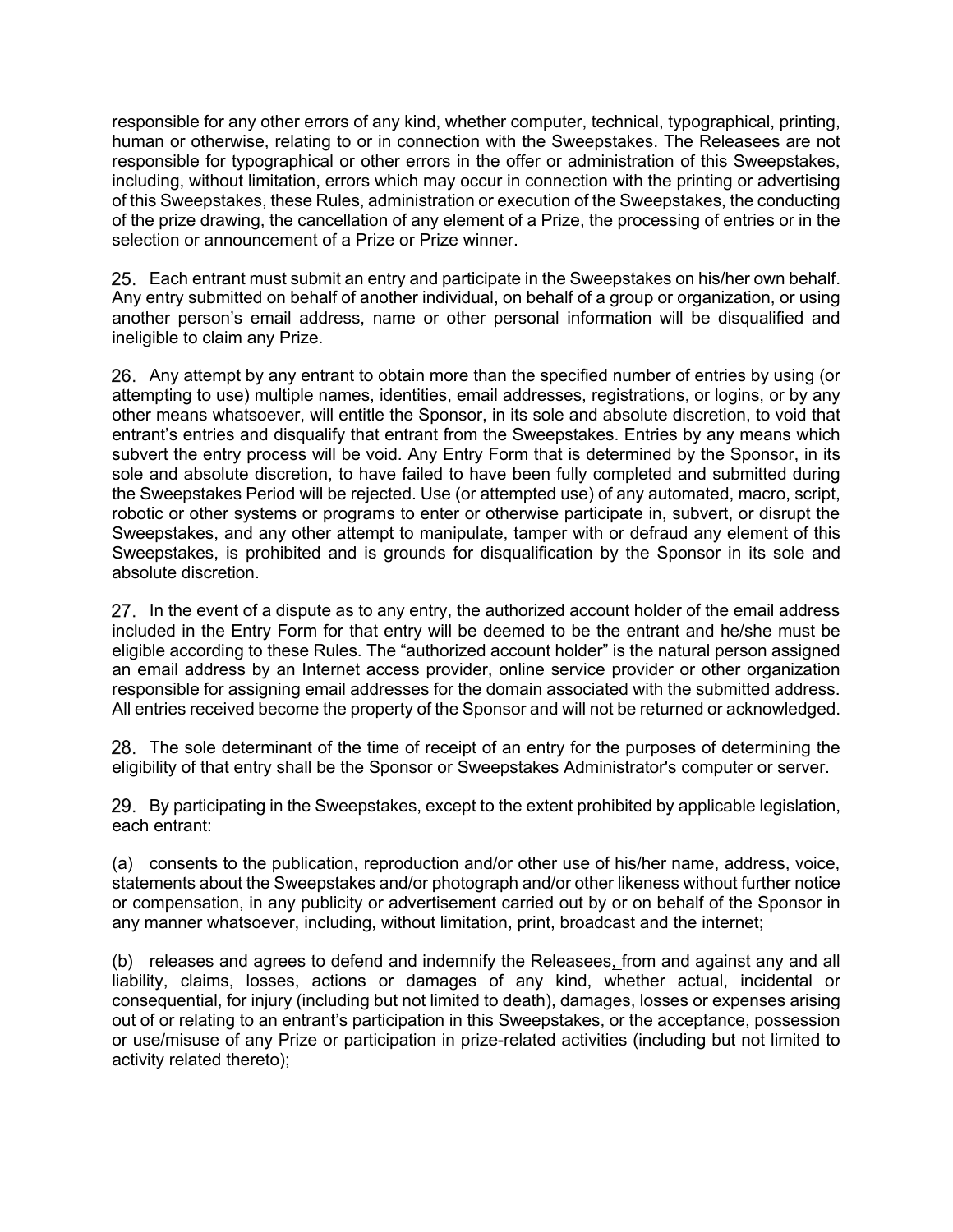(c) agrees not to make any claim against any of the Releasees or against any third party that may result in a claim against any of the Releasees, in respect of any matter in any way relating to or arising in connection with the Sweepstakes; and

(d) acknowledges and agrees that the Releasees make no warranty, guaranty or representation of any kind concerning any Prize and disclaim any implied warranty.

30. The Releasees shall not be liable to Prize winners or any other person for failure to supply any Prize or any part thereof by reason of any acts of God, any actions, regulations, orders, or requests by any governmental entity, equipment failure, terrorist acts, war, fire, unusually severe weather, embargo, labour dispute or strike, labour or material shortage, transportation interruption of any kind, or any other cause beyond the reasonable control of the Releasees.

Sponsor reserves the right, subject to the jurisdiction of the Régie des alcools, des courses et des jeux, where applicable, to cancel, modify, suspend, or terminate the Sweepstakes, to change any Sweepstakes draw dates and to modify these Rules at any time without notice, for any reason, including, without limitation, if, in the opinion of the Sponsor, in its sole and absolute discretion:

(a) fraud, misconduct, or technical failures destroy or threaten the integrity of any portion of the Sweepstakes;

(b) a computer virus, bug, or other technical problem corrupts the administration, security, or proper conduct of the Sweepstakes; or

(c) there is any accident or printing, administrative or other error of any kind related to the Sweepstakes.

In the event of an early termination of the Sweepstakes, Sponsor reserves the right to determine the Prize winners in a random drawing from among all eligible, non-suspect entries received as of the time/date of such termination.

32. Subject only to the jurisdiction of the Régie des alcools, des courses et des jeux, where applicable, Sponsor reserves the right, in its sole and absolute discretion, and without prior notice, to adjust any of the dates and/or timeframes stipulated in these Rules, to the extent necessary, for purposes of verifying compliance by any entrant or entry with these Rules, or as a result of technical problems, or in light of any other circumstances which, in the opinion of the Sponsor, in its sole and absolute discretion, affect the proper administration of the Sweepstakes as contemplated in these Rules.

33. The Sponsor may, in its sole and absolute discretion, and without notice, terminate the right of any entrant or user of the Website to participate in the Sweepstakes or use the Website;

34. In the event of any discrepancy or inconsistency between the terms and conditions of these English Rules and disclosures or other statements contained in any Sweepstakes-related materials, including, but not limited to, the Entry Form, the French version of these Rules and/or point of sale, television, print or online advertising, the terms and conditions of these English Rules shall prevail, govern, and control.

Except where prohibited by law, by completing the act of entering the Sweepstakes, each entrant agrees that the Sweepstakes, and all issues and questions concerning the construction,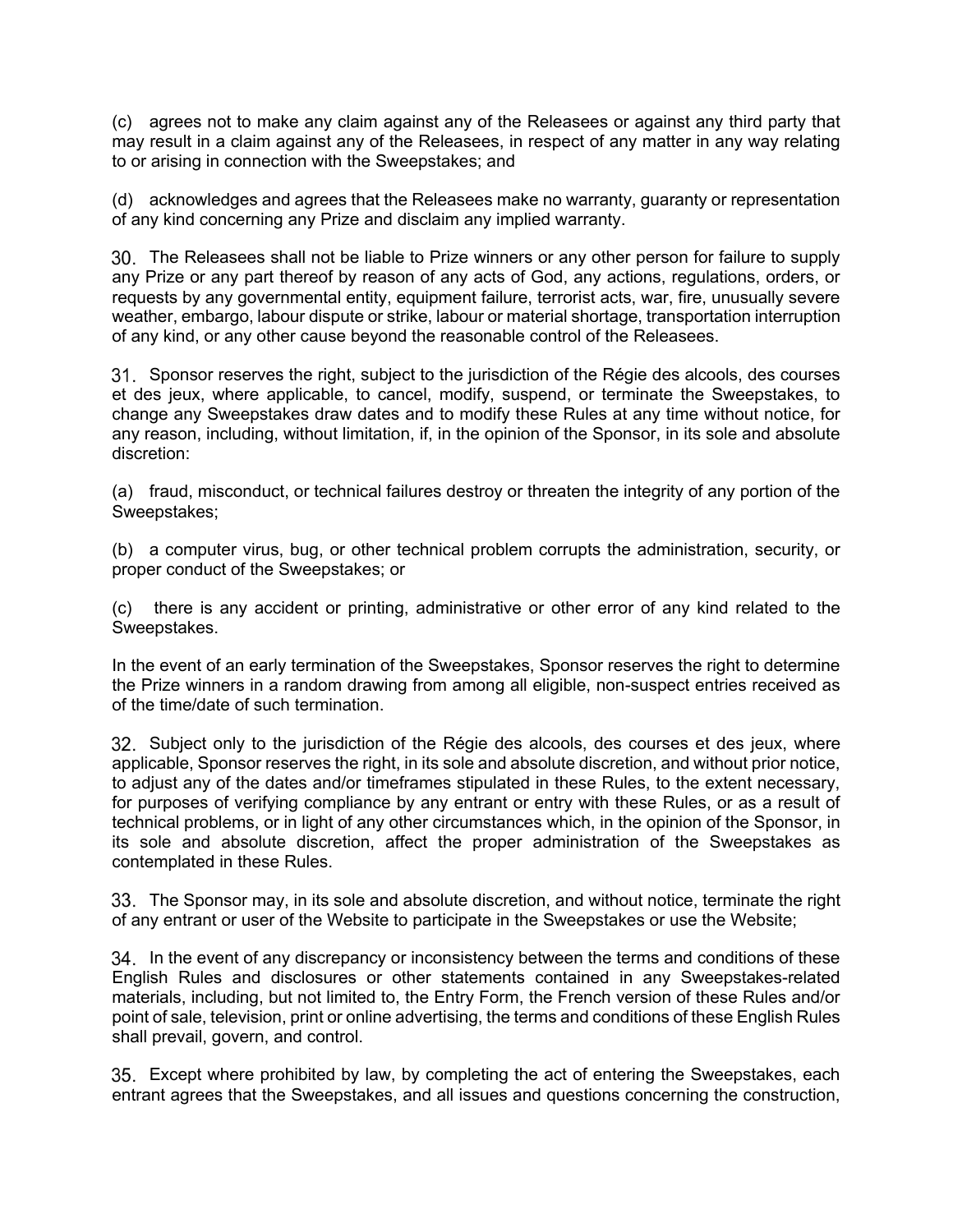validity, interpretation, and enforceability of these Rules, shall be governed by the laws in force in the Province of Ontario and the federal laws of Canada applicable therein (excluding any conflict of laws, rule or principle that might refer such interpretation to the laws of another jurisdiction). Each entrant irrevocably submits to the non-exclusive jurisdiction of the courts of Ontario with respect to any matter related to this Sweepstakes.

36. If any provision of these Rules is determined to be invalid or unenforceable, the remaining provisions of these Rules shall otherwise remain in effect and shall be construed in accordance with their terms as if the invalid or unenforceable provision was not contained herein.

Except where prohibited by law, by participating in this Sweepstakes, each entrant agrees that (a) any and all claims, judgments, and awards shall be limited to actual out-of-pocket costs incurred, including costs associated with entering this Sweepstakes, and in no event will entrant be entitled to receive lawyers' fees or other legal costs; and (b) under no circumstances will entrant be permitted to obtain awards for, and entrant hereby waives all rights to claim, punitive, incidental, and consequential damages, and any other damages, other than for actual out-ofpocket expenses, and any and all rights to have damages multiplied or otherwise increased.

38. For Quebec residents, any litigation respecting the conduct or organization of a publicity Sweepstakes may be submitted to the Régie des alcools, des courses et des jeux for a ruling. Any litigation respecting the awarding of a prize may be submitted to the board only for the purpose of helping the parties reach a settlement.

39. A copy of these Rules is available on the Website. If you have any questions regarding the Sweepstakes, please contact the Sponsor through its contact information on the Website.

All trademarks are owned by Sanpellegrino S.p.A., San Pellegrino Terme (BG), Italy and used under licence. ©2021 Sanpellegrino.